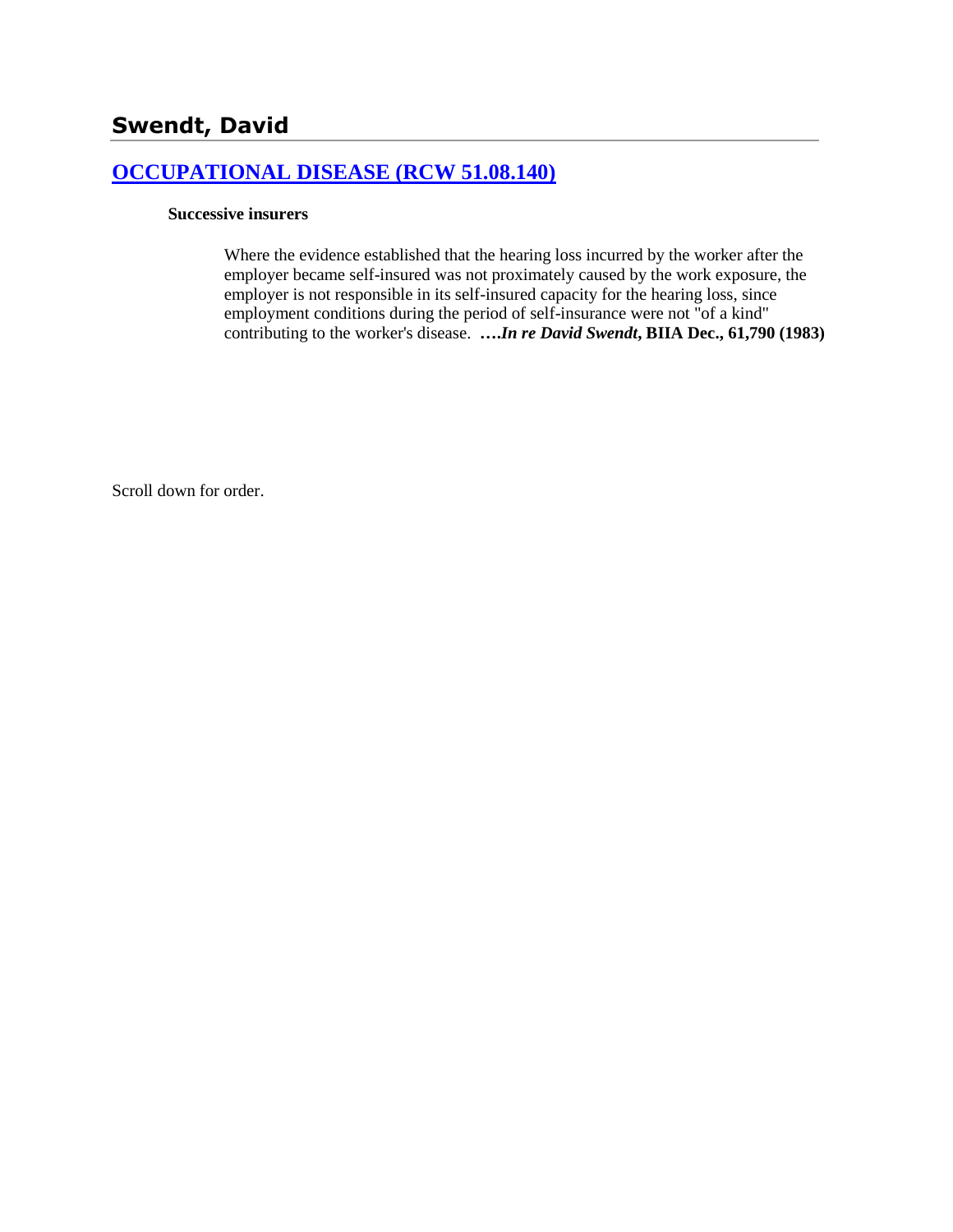### **BEFORE THE BOARD OF INDUSTRIAL INSURANCE APPEALS STATE OF WASHINGTON**

**)**

**IN RE: DAVID G. SWENDT ) DOCKET NO. 61,790**

**CLAIM NO. S-367081 ) DECISION AND ORDER**

APPEARANCES:

Claimant, David G. Swendt, Pro Se

Self-insured Employer, Georgia-Pacific Corporation, by Schwabe, Williamson, Wyatt, Moore & Roberts, per Gary D. Keehn

Department of Labor and Industries, by The Attorney General, per Meredith L. Lehr, Assistant

This is an appeal filed on March 24, 1982 by the Georgia-Pacific Corporation, a self-insured employer under the Act, from an order of the Department of Labor and Industries dated March 10, 1982 which adhered to provisions of a prior order allowing claimant's claim of occupationally induced hearing loss, granting a permanent partial disability award of 18% bilateral loss of hearing and directing the Georgia-Pacific Corporation to pay the claimant the sum of \$5,184.00 for that disability. **REVERSED AND REMANDED**.

# **DECISION**

Pursuant to RCW 51.52.104 and RCW 51.52.106, this matter is before the Board for review and decision on a timely Petition for Review filed by the Department of Labor and Industries to a Proposed Decision and Order issued on November 17, 1982 in which the order of the Department dated March 10, 1982 was reversed, and the claim remanded to the Department with direction to accept the claimant's present hearing loss as an obligation of the Department of Labor and Industries under the State Fund and for such other action as may be required.

The Board has reviewed the evidentiary rulings in the record of proceedings and finds that no prejudicial error was committed and said rulings are hereby affirmed.

The issue presented by this appeal and the evidence presented by the parties are adequately set forth in the Proposed Decision and Order; we are in basic agreement.

The evidence is overwhelming, and the parties virtually agree, that the cause of Mr. Swendt's pre-1972 bilateral hearing loss handicap, then approximately 11%, was his occupational exposure

1 2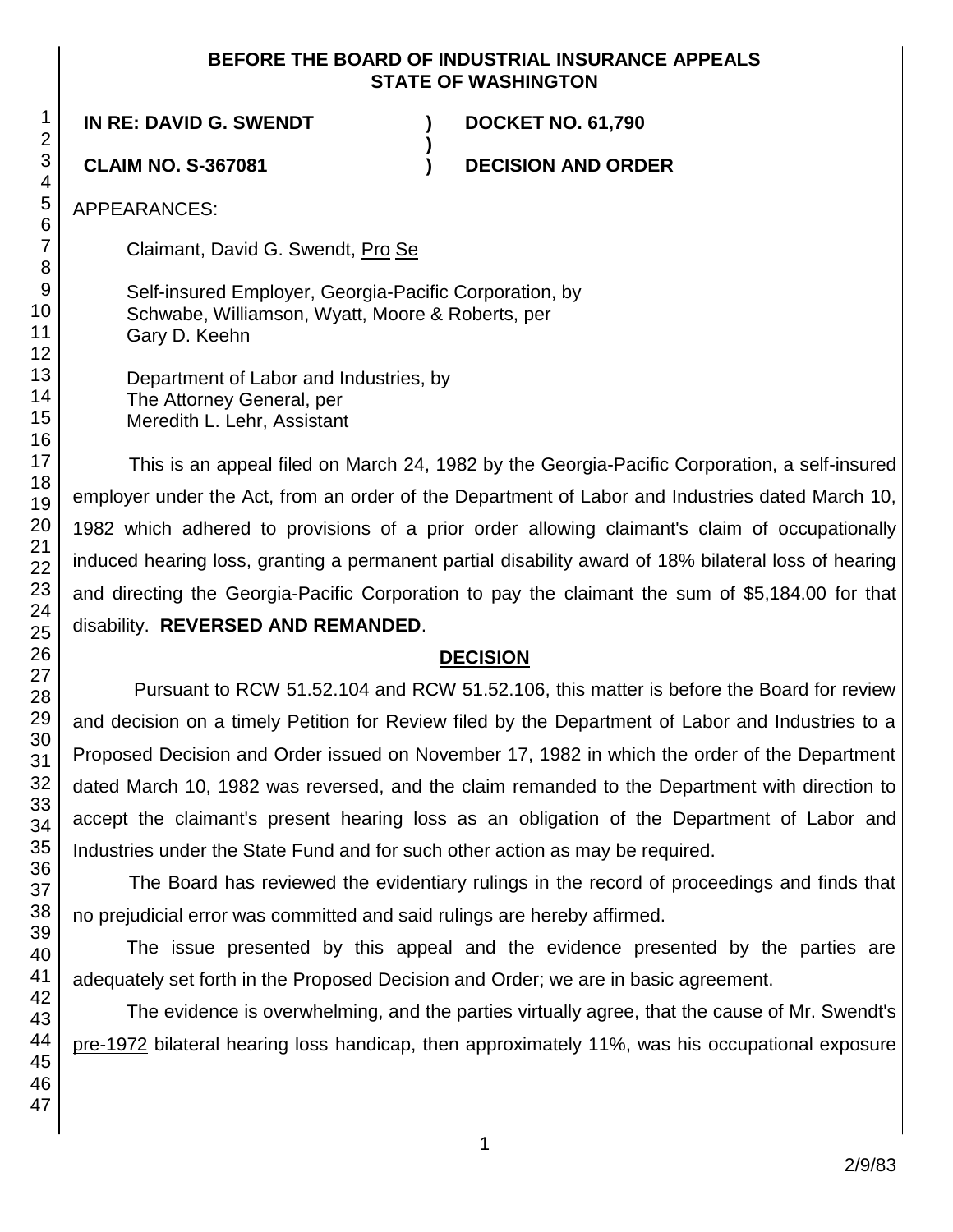at work with Georgia-Pacific Corporation, whose workers' compensation coverage at that time was with the State Fund administered by the Department.

We have carefully studied the evidence contained in the transcript pertaining to the causation of the progression in Mr. Swendt's bilateral hearing loss handicap since 1972. It is clear that all of that increase, from approximately 11% in 1972 to 18% in March of 1982, occurred after the employer became self-insured in January of 1972.

The testimony of the claimant and Mr. Jenkins, employer's safety supervisor, stands unrebutted and un-impeached. In combination with exhibits 1, 2 and 4, their testimony establishes the following facts:

Mr. Swendt's duties as a "barker-chipper" for the employer has not materially changed since 1965; in January of 1972, Mr. Swendt's ears were fitted with ear plugs which he thereafter wore each 8-hour shift of each working day, removing them only during his lunch period; Mr. Swendt performed his work as a "barker-chipper" from a control booth, the acoustical qualities of which have not changed since 1972; the level of noise to which Mr. Swendt was exposed within the control booth of his "barker-chipper" station since 1970 has ranged from a minimum of 76 to a maximum of 85 decibels; and the results of an audiometric test made of Mr. Swendt's hearing on June 13, 1972 by Mr. Crape for the employer appear on exhibit 4.

From the testimony of the three medical witnesses, all experts in otolarygology, we are persuaded that the following facts are supported by the preponderance of the evidence: that "canal" type ear plugs, represented by exhibit 1, provide between 10 and 20 decibels of hearing protection; that applying the formula endorsed by the American Medical Association, the progression of Mr. Swendt's bilateral hearing loss handicap between mid-1972 and mid-1980 approximates 7%; that Mr. Swendt's noise exposure at work since 1972 did not exceed 76 to 85 decibels, and was further reduced by 10 to 20 decibels by his conscientious use of the fitted canal type ear plugs; that the foregoing level of exposure to noise is not injurious to the ears of a worker, nor was it to those of Mr. Swendt.

The weight of the evidence requires us to conclude that the post-1972 progression of Mr. Swendt's bilateral hearing loss handicap was not the result of his post-1972 exposure to noise at his employer's plant. From the evidence we feel compelled to reach this conclusion, despite the fact that none of the suggested alternative causes (aging, hereditary predisposition, and the 5% plus-or-minus margin of audiometric testing), standing alone, appear particularly convincing.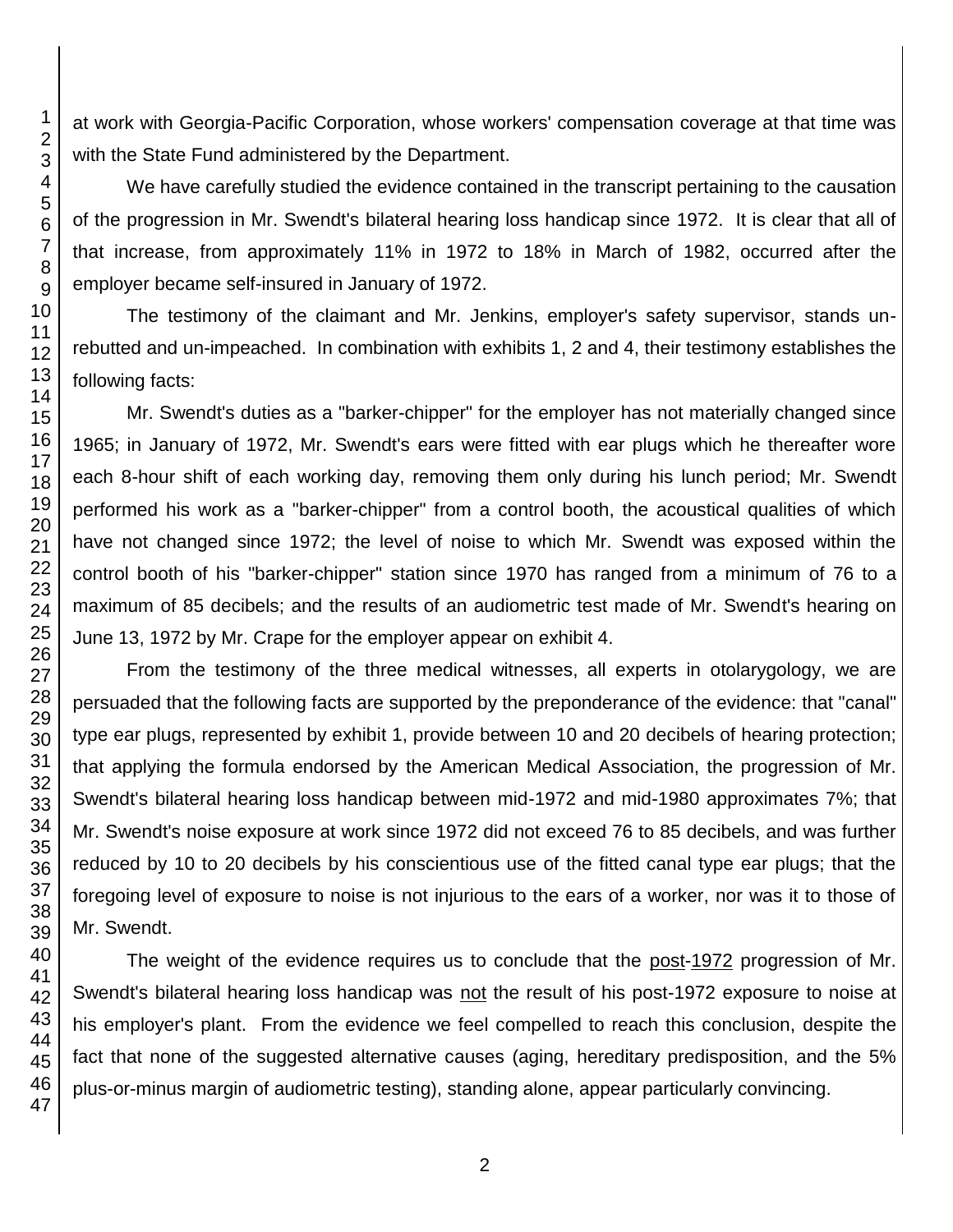This Board has previously followed the general rule set forth in Larson's Workmen's Compensation, section 95.21, which is quoted in the Proposed Decision and Order. However, it is inapplicable here, since the exposure to noise in the employer's plant has not been the proximate cause of the progression of the claimant's bilateral hearing loss handicap since 1972, when Georgia-Pacific Corporation became, from the standpoint of imposition of the risk, a new and different employer. In other words, his post-1972 employment was not "of a kind contributing to the disease."

The Department's order of March 10, 1982 adhered to the provisions of a previous order dated June 19, 1981 which granted to the claimant a permanent partial disability award equal to 18% loss of hearing in both ears as a result of his occupational exposure. However, only 11% of that award for hearing loss has been shown to be caused by his occupational exposure. Must Mr. Swendt now lose 7% of his 18% award?

The jurisdiction of this Board is appellate only and is limited to issues raised by the notice of appeal and the Department order under appeal. Lenk v. Department of Labor and Industries, 3 Wn. App. 977, 982 (1970). In this case the Department's order under appeal, and the employer's notice of appeal as modified by its amended notice of appeal, place in issue only the causation of Mr. Swendt's hearing loss, not the extent thereof. The foregoing interpretation is concretely reinforced by the following exchange at the outset of the first hearing, held July 14, 1982.

> "Judge Keron: At the initial conference the parties agreed on the stipulation of jurisdictional facts. And, as I understand it there is no question about the hearing loss. And, the sole issue is whether or not it should be the responsibility of the Department, the self-insured employer, or pro-rated.

Mr. Keehn: Correct.

Judge Keron: Does that state the issue?

Ms. Lehr: There's no issue about the fact of hearing loss.

Mr. Keehn: Correct.

Judge Keron: Okay. Any other preliminary matters?

Mr. Keehn: No.

Judge Keron: You may proceed.

Mr. Keehn: We'd call Mr. Swendt."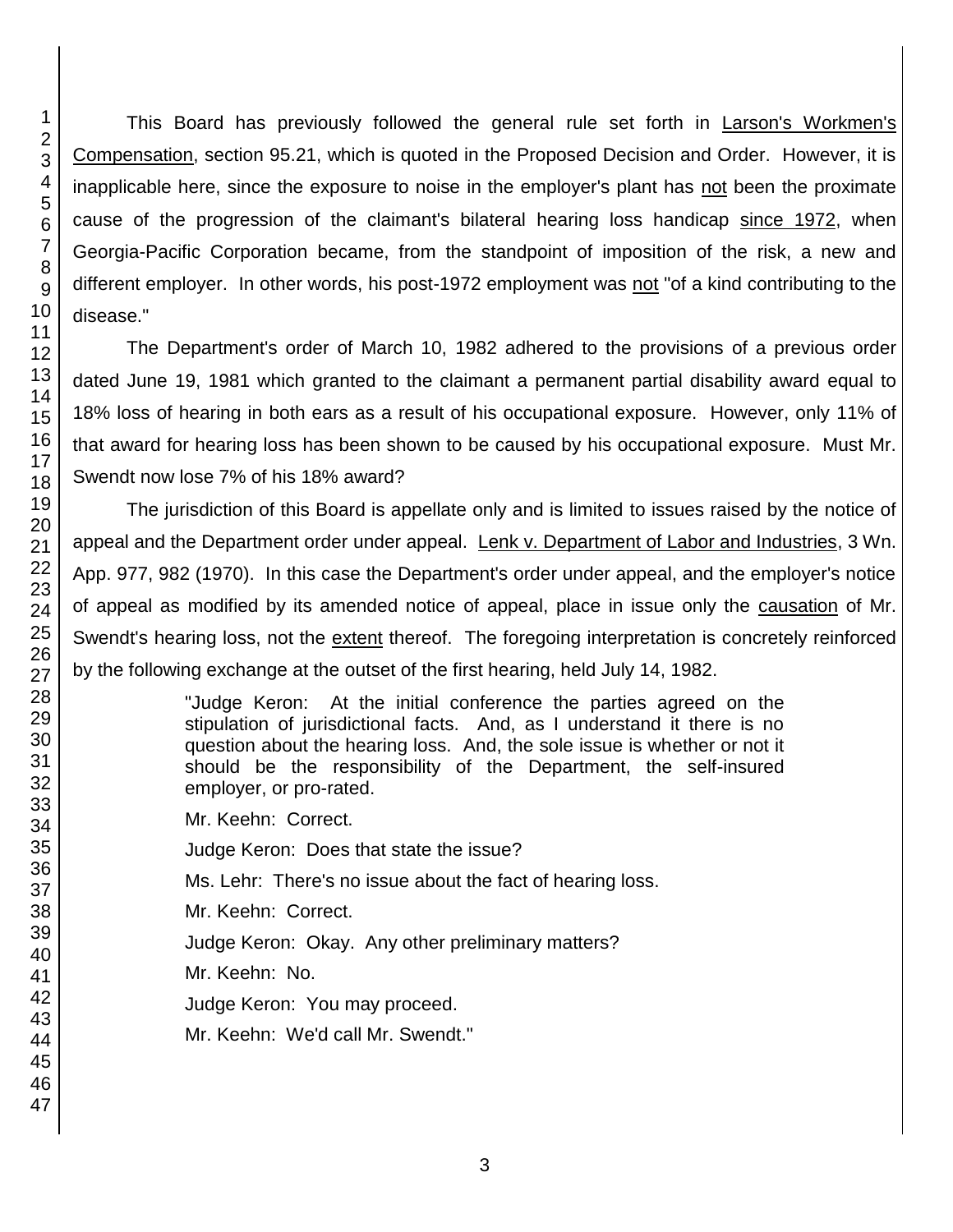It follows that this Board lacks the authority to deprive Mr. Swendt of 7% of his award. Brakus v. Department of Labor and Industries, 48 Wn. 2d 218, 219 (1956).

We note that the claimant appeared pro se. For that reason the following cases are mentioned. An award by the Department in determining whether a compensable injury has occurred is a mixed question of law and fact. Absent fraud, or something of like nature, which equity recognizes as sufficient to vacate a judgment, an award made by the Department is final and conclusive upon the Department. Abraham v. Department of Labor and Industries, 178 Wn. 160, 162 (1934); State ex rel Dunbar v. Olson, 172 Wash 424, 426 (1933); Luton v. Department of Labor and Industries, 183 Wash 105, 109 (1935); Lassiter v. Department of Labor and Industries, 2 Wn. 2d 182, 185 (1940).

The proposed findings, conclusions and order are hereby stricken and replaced by those of this Board

## **FINDINGS OF FACT**

- 1. On June 23, 1980, the claimant, David G. Swendt, filed an accident report with the Department of Labor and Industries alleging that he had sustained a bilateral hearing loss as a result of exposure to excessive noise while in the course of his employment with Georgia-Pacific Corporation, a self-insured employer under the Act. On June 19, 1981, the Department of Labor and Industries issued its order allowing the claim, determining that the claimant had sustained a permanent partial disability of 18% loss of hearing in both ears as a result of his occupational exposure, and directing the employer to pay to claimant the sum of \$5,184.00 for that loss. On July 23, 1981, the employer filed with the Department a notice of protest. On March 10, 1982, the Department issued an order adhering to the provisions of its previous order dated June 19, 1981. On March 24, 1982, the employer filed with the Board of Industrial Insurance Appeals its notice of appeal. Two days later, on March 26, 1982, the employer filed with this Board its amended notice of appeal. On April 20, 1982, this Board issued its order granting the employer's appeal and directed that proceedings be held on the issue raised therein.
- 2. Between 1947 and 1972, David G. Swendt was subjected to an occupational exposure to injurious levels of noise during each day of his employment with Georgia-Pacific Corporation. In mid-1972, Mr. Swendt's bilateral hearing loss handicap equaled 11%.
- 3. Between mid-1972 and March of 1982, the levels of noise to which David G. Swendt was exposed each working day at Georgia-Pacific Corporation lacked the volume or loudness necessary to cause any further progression of his hearing loss.